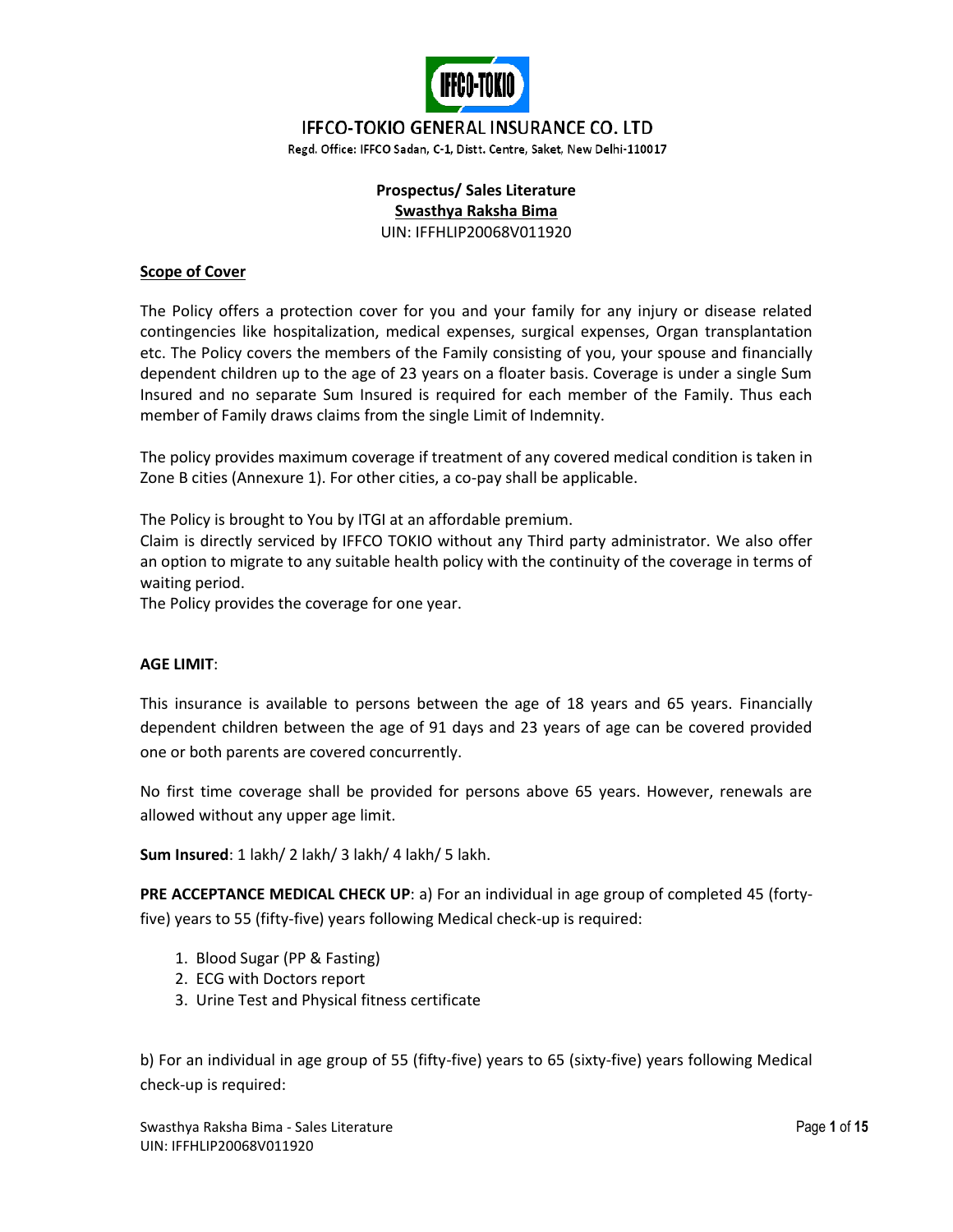

- 1. Lipid profile
- 2. Kidney Function Test
- 3. Reports as per tests defined under (a)

The above tests will also be mandatory in following cases:

- a) Fresh proposals, as per a) and b) mentioned above in respect of persons between 45 to 55 years and above 55 years, respectively.
- b) If the basic sum insured is being sought to be enhanced.
- c) When there is break in insurance for more than 30(thirty) days.
- d) Individuals with past medical history.

In event of acceptance of proposal, 50% (fifty percent) cost of medical check-up will be reimbursed to you. The validity of aforesaid tests would be 15 days.

Medical test and age limit criteria may vary as per company guidelines applicable at the time of risk acceptance.

#### **LIMITS OF LIABILITY:**

| S.No.          | <b>Nature of Expense</b>                                                                                                                                                                                                                                                           | Limits                                         |  |  |  |  |
|----------------|------------------------------------------------------------------------------------------------------------------------------------------------------------------------------------------------------------------------------------------------------------------------------------|------------------------------------------------|--|--|--|--|
| 1.             | <b>Hospitalization Stay</b>                                                                                                                                                                                                                                                        |                                                |  |  |  |  |
| (a)            | Room, Boarding<br>&<br><b>Nursing</b><br>(Normal room)                                                                                                                                                                                                                             | 1.0% of Basic Sum Insured per day.             |  |  |  |  |
| (b)            | Room, Boarding &<br><b>Nursing</b><br>(ICU/ITU)                                                                                                                                                                                                                                    | 2.0% of Basic Sum Insured per day.             |  |  |  |  |
| (c)            | Registration, Service Charges,<br>Surcharge and similar charges                                                                                                                                                                                                                    | Actual within overall limit of Sum Insured     |  |  |  |  |
| $\overline{2}$ | Fees of Medical Practitioner,<br>Anaesthetist, Consultants and<br>Surgeon                                                                                                                                                                                                          | Actual within the overall limit of Sum Insured |  |  |  |  |
| 3              | Anaesthesia,<br>Blood,<br>Oxygen,<br>Operation Theatre,<br>Surgical<br>Appliances,<br>Medicines<br>and<br>Drugs, Diagnostic Materials and<br>X-ray, Dialysis, Chemotherapy,<br>Radiotherapy,<br>Cost<br>οf<br>Pacemaker, Artificial Limbs, Cost<br>of Organs and similar expenses. | Actual within the overall limit of Sum Insured |  |  |  |  |
| 4.             | <b>Vitamins</b><br>Tonics<br>forming<br>and                                                                                                                                                                                                                                        | Actual within the overall limit of Sum Insured |  |  |  |  |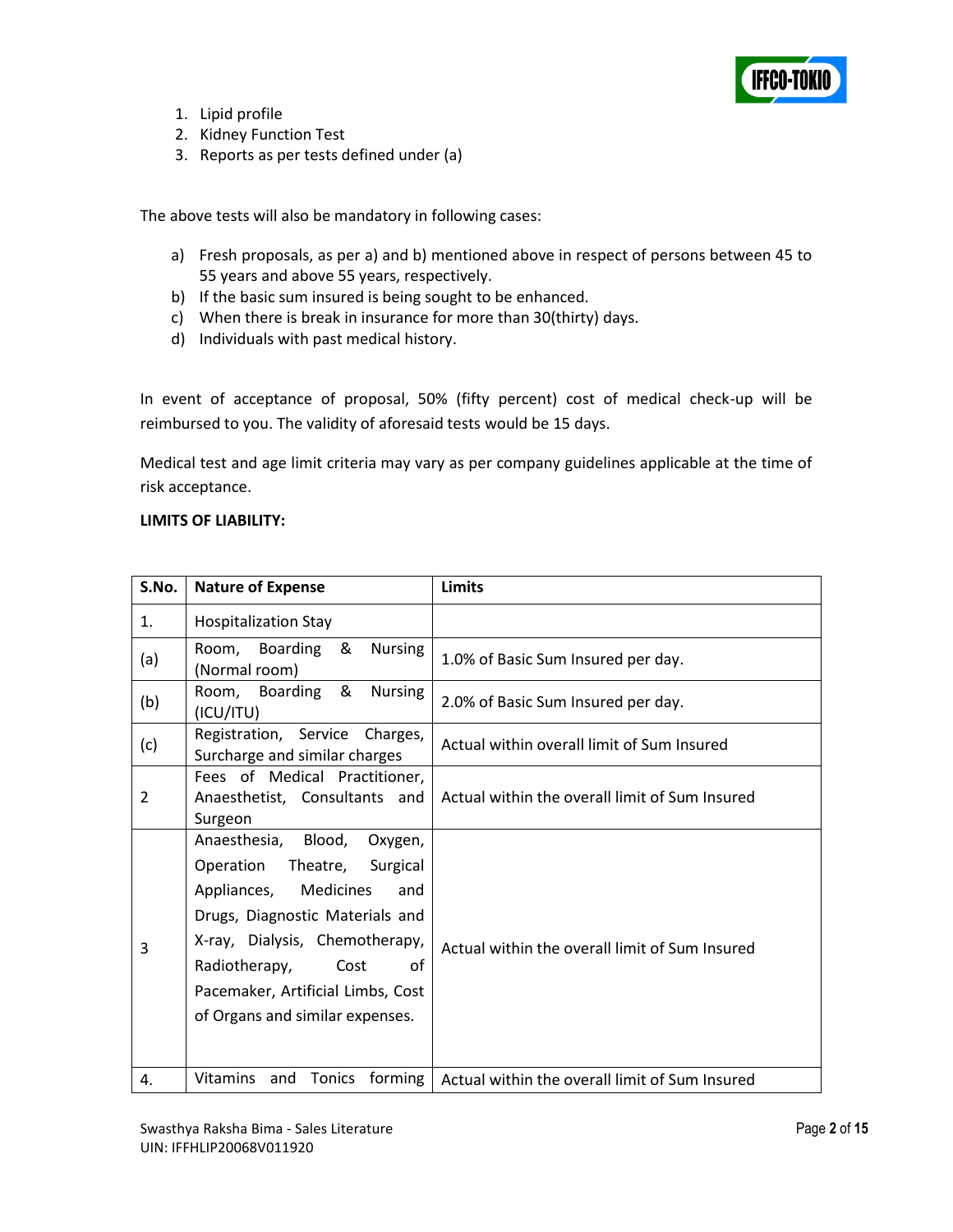|    | part of treatment                                                                                                                 |                                                                                                                                                                                                                                                                                                                |                                                       |                                                                                                                 |  |  |  |  |
|----|-----------------------------------------------------------------------------------------------------------------------------------|----------------------------------------------------------------------------------------------------------------------------------------------------------------------------------------------------------------------------------------------------------------------------------------------------------------|-------------------------------------------------------|-----------------------------------------------------------------------------------------------------------------|--|--|--|--|
| 5. | Domiciliary<br>Hospitalization<br>Treatment                                                                                       |                                                                                                                                                                                                                                                                                                                | 20% of Basic Sum Insured                              |                                                                                                                 |  |  |  |  |
| 6. | Daily<br>for<br>Allowance<br>actual<br>Hospitalization period                                                                     |                                                                                                                                                                                                                                                                                                                | Rs.150/- per day of Hospitalization.                  |                                                                                                                 |  |  |  |  |
| 7. | <b>Ambulance Charges</b>                                                                                                          |                                                                                                                                                                                                                                                                                                                | Actual subject to max of Rs. 750/-                    |                                                                                                                 |  |  |  |  |
| 8. | Package Charges for Treatment                                                                                                     | The Hospitalization expenses incurred for treatment<br>of any one illness under package charges of the<br>Hospital/Nursing Home will be restricted to 80% of<br>the package in hospitals outside the Preferred<br><b>Provider Network</b>                                                                      |                                                       |                                                                                                                 |  |  |  |  |
| 9. | Treatment of person donating<br>an organ                                                                                          | Actual subject to limits under Items (1) to (3) within<br>the overall Sum Insured of the Insured Person.                                                                                                                                                                                                       |                                                       |                                                                                                                 |  |  |  |  |
| 10 | Pre-Hospitalization expenses for<br>30 days each including approved<br>home nursing approved<br>by<br><b>Medical Practitioner</b> | Actual subject to overall limit of Sum Insured                                                                                                                                                                                                                                                                 |                                                       |                                                                                                                 |  |  |  |  |
| 11 | Post Hospitalization Expenses                                                                                                     | 7%<br>of<br>Relevant<br>medical<br>to<br>expenses<br>up<br>Hospitalization expenses (excluding Room<br>Rent)<br>incurred during period up to 30 days after<br>Hospitalization on Disease/illness/Injury sustained<br>subject to maximum of Rs.7500/-, which will be part<br>of Hospitalization expenses claim. |                                                       |                                                                                                                 |  |  |  |  |
| 12 | Day Care Procedures                                                                                                               | hours                                                                                                                                                                                                                                                                                                          | 161 day care procedures are covered                   | as per<br>annexure "List of Day Care Procedures" which does<br>not require minimum Hospitalization period of 24 |  |  |  |  |
|    |                                                                                                                                   |                                                                                                                                                                                                                                                                                                                | <b>LIST OF TREATMENTS</b>                             |                                                                                                                 |  |  |  |  |
|    |                                                                                                                                   | <b>S. No.</b>                                                                                                                                                                                                                                                                                                  | <b>Treatment List</b>                                 | <b>Expense Limit Per</b><br>Claim                                                                               |  |  |  |  |
| 13 | Expense Limit per Claim                                                                                                           | Α                                                                                                                                                                                                                                                                                                              | Cataract                                              | 5% of the Sum Insured<br>subject to maximum of<br>Rs 15,000/-                                                   |  |  |  |  |
|    |                                                                                                                                   | B                                                                                                                                                                                                                                                                                                              | Piles, Fistula,<br>Fissure, Tonsillitis,<br>Sinusitis | 8% of the Sum Insured<br>subject to maximum of<br>Rs 25,000/-                                                   |  |  |  |  |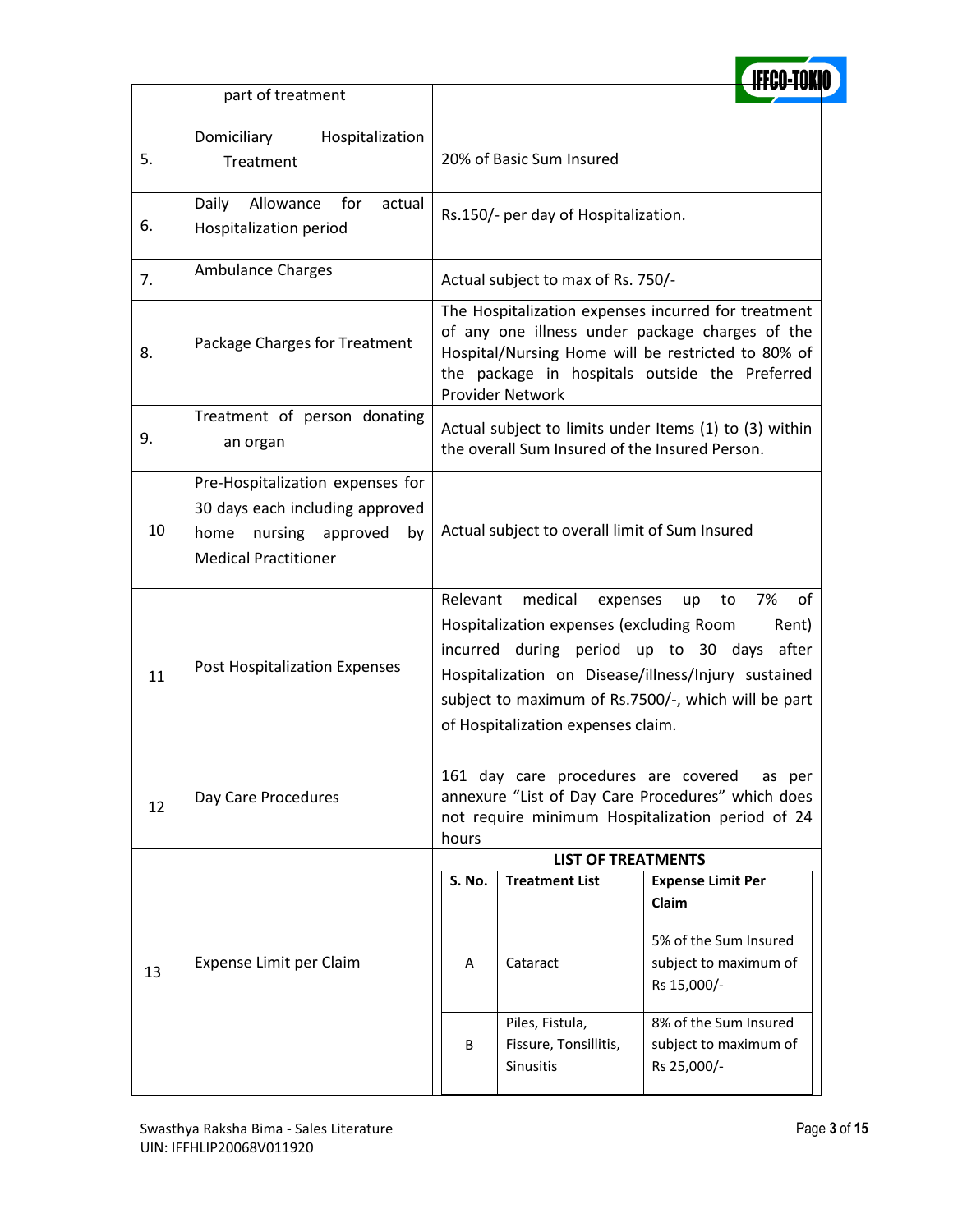|    |                              |   | Benign Prostatic           | 8% of the Sum Insured  |
|----|------------------------------|---|----------------------------|------------------------|
|    |                              | C | Hypertrophy,               | subject to maximum of  |
|    |                              |   | Hernia                     | Rs 30,000/-            |
|    |                              |   |                            |                        |
|    |                              |   | Knee/Hip Joint             | 30% of the Sum Insured |
|    |                              | D | replacement,               | subject to maximum of  |
|    |                              |   | Cancer, renal failure      | Rs 1,00,000/-          |
|    |                              |   |                            |                        |
|    |                              |   | Appendicitis, Gall         | 10% of the Sum Insured |
|    |                              | E | Bladder stones and         | subject to maximum of  |
|    |                              |   | Hysterectomy               | Rs 25,000/-            |
|    |                              |   |                            |                        |
| 14 | <b>AYUSH Hospitalization</b> |   | Covered within Sum insured |                        |

#### Note

- a) 1. The Hospitalization expenses incurred for treatment of any one illness under package charges of the Hospital/Nursing Home will be restricted to 80% of the package in hospitals outside the Preferred Provider Network.
- b) Hospitalization expenses of person donating an organ during the course of organ transplant will also be payable subject to the above sub limits applicable to the Insured Person and within the Sum Insured. For the Donor, no payment will be made towards Ambulance charges, Pre and Post Hospitalization expenses and Daily Allowance.
- c) 35% copay if the Insured person takes treatment in Zone A (Annexure 1).

# **Exclusions**

#### **WE will not pay for**

- 1. Any condition(s) defined as Pre existing Disease in the Policy, until 48 months of continuous coverage have elapsed, since inception of the first health insurance policy, whether group or individual, without any break in the insurance coverage. This exclusion will also apply to any complications arising from Pre- Existing Disease/ Injury. Such complications will be considered as a part of the Pre- Existing Disease.
- 2. Any expense on Hospitalization/Domiciliary Hospitalization for any Disease during first 30 days of commencement of this Insurance cover except due to accident. This exclusion shall not apply in case of the Insured Person having been covered under this Policy or similar coverage under Individual/Group Medical Insurance Policy with any of Indian Insurance Companies for a continuous period of preceding 12 months without a break *exceeding 30 days*. This Exclusion waiver shall be restricted to Sum Insured of preceding Policy
- 3. Any expense incurred in the first year of operation of the insurance cover on treatment of the following Diseases:
	- (i) Tonsillitis/ Adenoids
	- (ii) Gastric or Duodenal Ulcer
	- (iii) Any type of Cyst/ Nodules/ Polyps
	- (iv) Any type of Breast lumps.

However if these Disease are Pre-Existing at the time of Proposal then they will be falling under Exclusion (1) and will be covered after four continuous year of insurance with Us.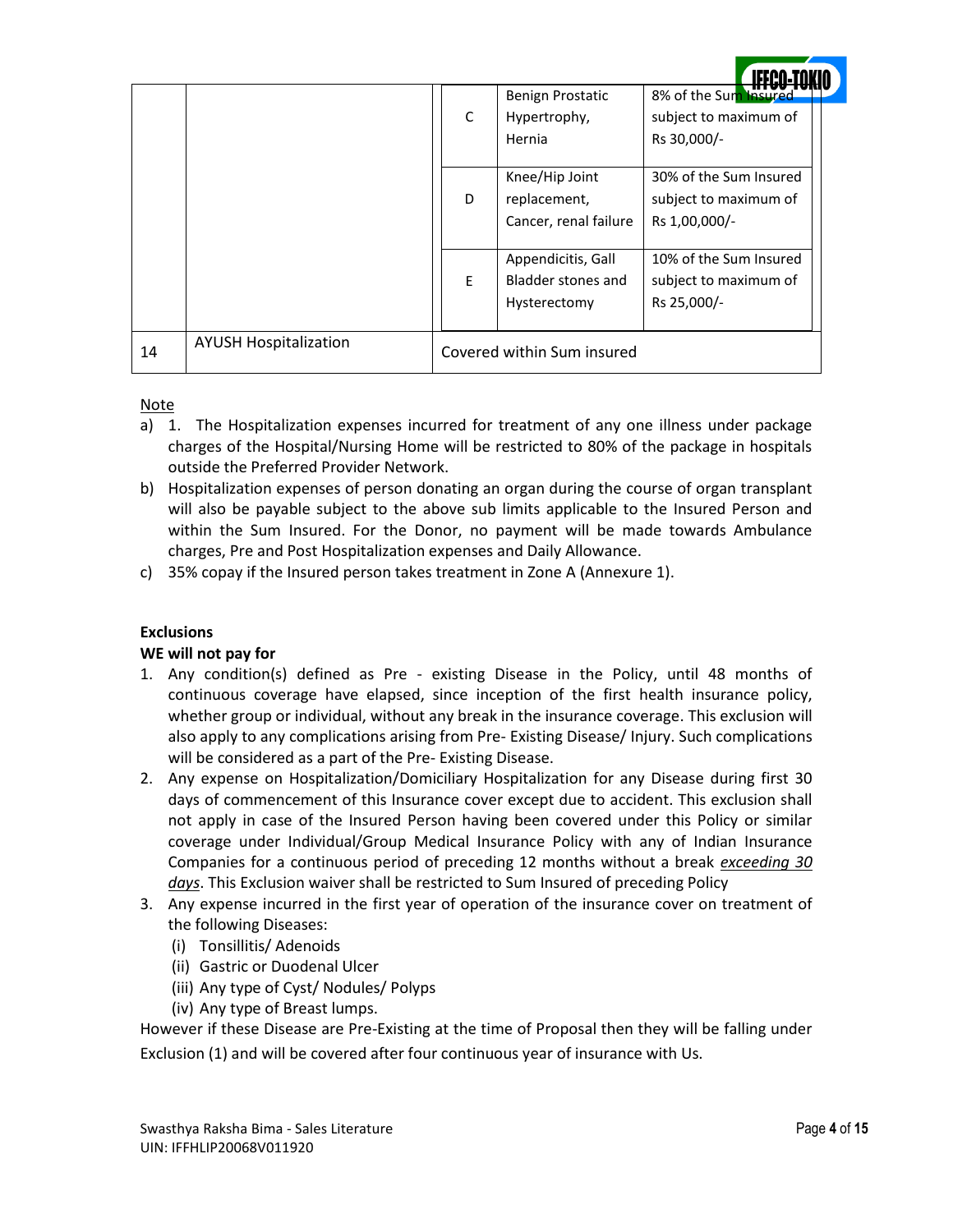

This exclusion shall not apply in case of the Insured Person having been covered under this Policy or Individual Medical Insurance Policy with any of Indian Insurance Companies for a continuous period of preceding 12 (twelve) months without a break exceeding 30(thirty) days.

- 4. Any expense incurred during the first two continuous years of operation of the insurance cover on treatment of the following Diseases :
	- (i) Cataract, Benign Prostatic Hypertrophy,
	- (ii) Hysterectomy for Menorrhagia or Fibromyoma
	- (iii) Hernia, Hydrocele
	- (iv) Fistula in anus, Piles, Sinusitis
	- (v) Choletithiasis and Cholecystectomy
	- (vi) Spondylosis / Spondilitis any type
	- (vii) Inter- vertebral Disc Prolapse (other than caused by an accident)
	- (viii) Knee replacement/ Joint Replacement/ Hip replacement (other than caused by an accident)
	- (ix) Osteoarthritis
	- (x) Varicose Veins / Varicose Ulcers

However if these Diseases are Pre-Existing at the time of Proposal then they will be falling under Exclusions (1) and will be covered after four continuous year of insurance with Us.

This exclusion shall not apply in case of the Insured Person having been covered under this Policy or Individual Medical Insurance Policy with any of Indian Insurance Companies for a continuous period of preceding 24 (twenty four) months without a break exceeding 30(thirty) days.

- 5. Injury or Diseases directly caused by or arising from or attributable to war, invasion, act of foreign enemy, war like operation (whether war be declared or not).
- 6. Circumcision, unless necessary for the treatment of a Disease not otherwise excluded or required as a result of accidental bodily Injury, vaccination unless forming part of post-bite treatment, inoculation, cosmetic or aesthetic treatment of any description (including any complications arising thereof), plastic surgery except those relating to treatment of Injury or Disease .
- 7. Cost of spectacles and contact lens or hearing aids.
- 8. Dental treatment or surgery of any kind, unless requiring Hospitalization.
- 9. Convalescence, general debility, run down condition or rest cure, external congenital Disease or defects or anomalies, sterility, venereal Disease, intentional self-Injury, or cause of accident/illness is use of intoxicating drugs/alcohols by the insured person(s).
- 10. Expenses on Diagnostic, X-Ray, or Laboratory examinations unless related to the active treatment of Disease or Injury falling within ambit of Hospitalization or Domiciliary Hospitalization claim.
- 11. Any Hospitalization for evaluation purpose.
- 12. Expenses on treatment arising from or traceable to pregnancy, childbirth, miscarriage, abortion or complications of any of these, including caesarean section and any infertility, sub fertility or assisted conception treatment.
- 13. Injury or Diseases directly or indirectly caused by or contributed to by nuclear weapons/material.
- 14. Any expense on treatment of Insured Person as outpatient in a Hospital.
- 15. Any expense on experimental or alternative medicine. However, this exclusion shall not apply to AYUSH treatment necessitating Hospitalization, and taken at the registered Hospitals.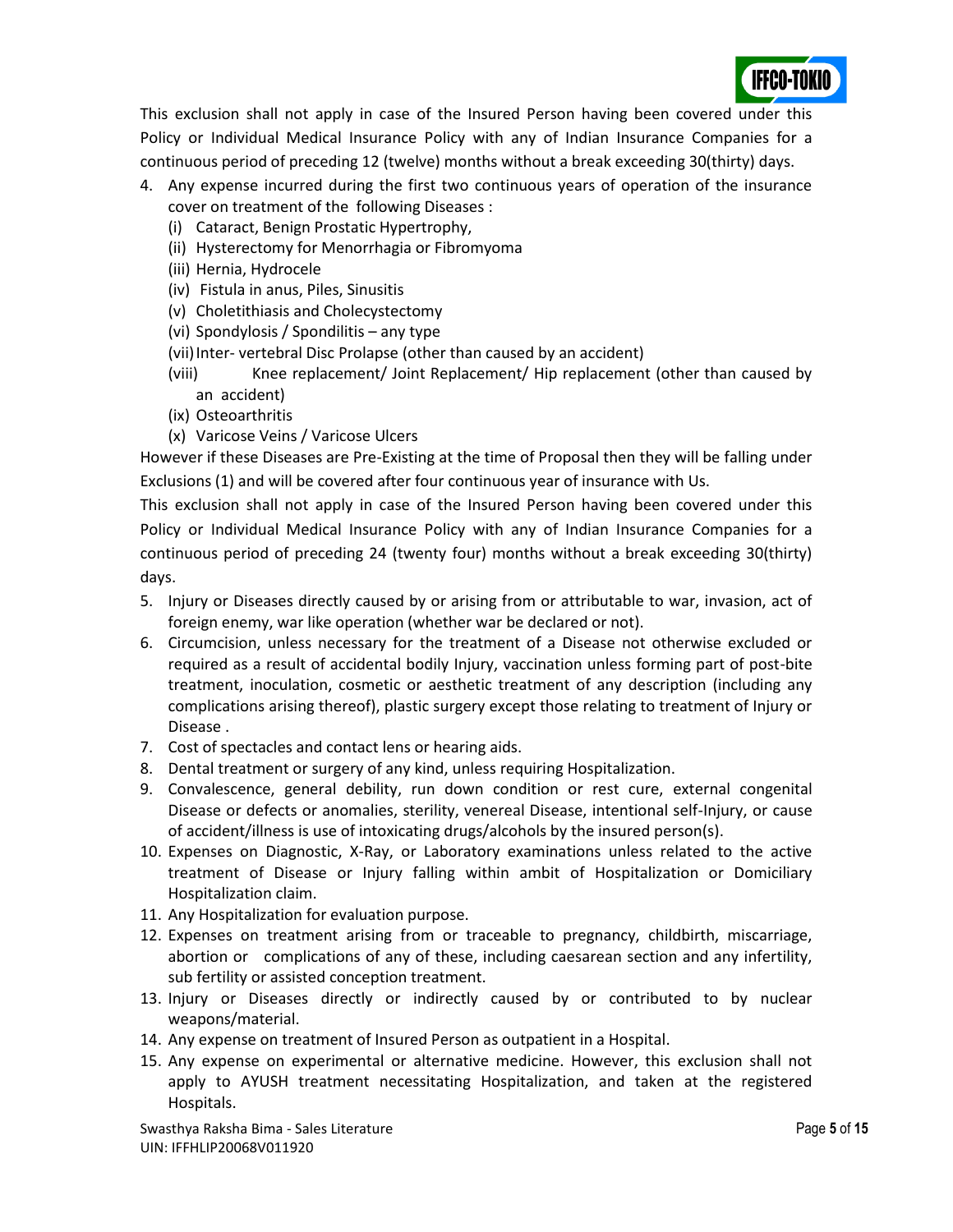

- 16. Any expense on procedure and treatment other than Allopathic and AYUSH.
- 17. Any expense related to Disease/Injury suffered whilst engaged in adventure activities or adventurous sports including speed contest or racing of any kind (other than on foot), bungee jumping, parasailing, ballooning, parachuting, skydiving, paragliding, hang gliding, mountain or rock climbing necessitating the use of guides or ropes, deep sea diving using hard helmet and breathing apparatus, polo, snow and ice sports which increase the risk of an accident.
- 18. External/Durable medical/non-medical equipment of any kind which can be used at home subsequently, like wheelchairs, crutches, instruments used in treatment of sleep apnea syndrome (C.P.A.P) or continuous peritoneal ambulatory dialysis (C.P.A.D) and oxygen concentrator for bronchial asthmatic condition, Nebulizing machine, ventilator, etc. except the medicines or the solutions required for the treatment.
- 19. Stem cell implantation/ surgery and Genetic disorders.
- 20. All non medical expenses including personal comfort and convenience items or services, such as telephone, ayah/ barber or beauty services, baby food, cosmetics, napkins, toiletry items etc, guest services and similar incidental expenses or services etc..
- 21. Treatment of obesity or condition arising there from (including morbid obesity) and any other weight control programme, services or supplies etc, hormone replacement therapy, sex change or treatment which results from or is in any way related to sex change.
- 22. Travel or transportation expenses, other than Ambulance service charges
- 23. Pre-natal and post-natal expenses.
- 24. Any consequential or indirect loss or expenses arising out of or related to the Hospitalization.
- 25. Any treatment charges or fees charged by any Medical Practitioner acting outside the scope of license or registration granted to him by any medical Council.
- 26. Any expense under Domiciliary Hospitalization for

Pre and Post Hospitalization treatment

Treatment of following Diseases:

- (i) Asthma
- (ii) Bronchitis
- (iii) Chronic Nephritis and Nephritic Syndrome
- (iv) Diarrhoea and all type of Dysenteries including Gastro-enteritis
- (v) Diabetes Mellitus
- (vi) Epilepsy
- (vii) Hypertension
- (viii) Influenza, Cough and Cold
- (ix) Pyrexia of unknown origin for less than 15 days
- (x) Tonsillitis and Upper Respiratory Tract infection including Laryngitis and Pharingitis
- (xi) Arthritis, Gout and Rheumatism
- (xii) Dental Treatment or Surgery
- 27. Non Medical expenses that are not covered as per Annexure "List of Non Payable items".
- 28. Excluded Hospitals: The policy does not pay for cost of treatment (both cashless and reimbursement except emergency hospitalization) pertaining to any procedure or treatment undertaken by Insured Person(s) in any of the Hospital(s) or from any of the Medical practitioner(s) specified in the "List of excluded Hospitals". . The list of such excluded hospitals / Medical Practitioner(s) is dynamic and hence may change from time to time. We suggest you to please check our website www.iffcotokio.co.in. or contact our call centre / nearest office for updated list of such excluded hospitals before admission.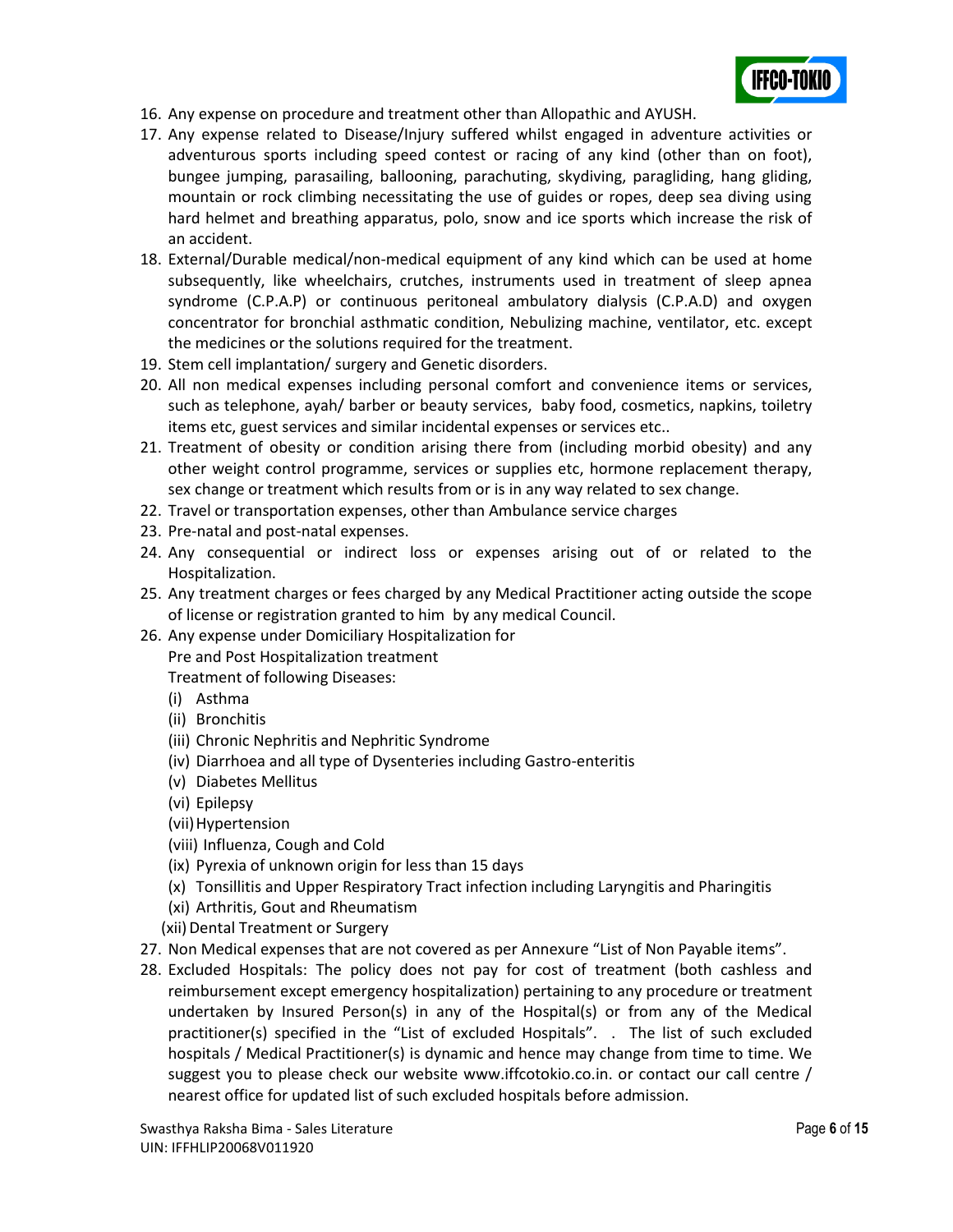

- 29. Correction of vision (Lasik or other similar surgery) and all types Laser treatments / surgeries for EYE which can be performed on OPD basis
- 30. Cytotron Therapy, Rotational Field Quantum Magnetic Resonance (RFQMR), EECP (Enhanced External Counter Pulsation) Therapy, Chelation Therapy, Hyperberic Oxygen Therapy
- 31. Intra-articular injections
- 32. Oral Chemotherapy where no monitoring under Doctor Supervision is required in Hospital Setting.

#### **Benefits under the Policy**

This Policy also provides unique value added Emergency Medical Assistance Services.

The services are provided by ITGI's authorised service provider. ITGI is the first Insurer to bring to You these services and that too without any sub limits:

- 1. Medical Consultation, Evaluation and Referral
- 2. Emergency Medical Evacuation
- 3. Medical Repatriation
- 4. Transportation to Join Patient
- 5. Care and/or Transportation of Minor Children
- 6. Emergency Message Transmission
- 7. Return of Mortal Remains
- 8. Emergency Cash Coordination

**Key Condition:**The Emergency Assistance Services are available when you meet with an accident while travelling **150 kms** and more from your place of residence stated in the Policy .The services are to be availed through the Service Provider only and no reimbursement is provided for these.

#### REINSTATEMENT OF SUM INSURED

If the Insured person gets hospitalized and the claim is payable, the sum insured gets reduced by the payable amount. Hence, in case insured wants to reinstate the sum insured, he may opt for the same at the time of claim.

After occurrence of a claim under the policy, the basic sum insured under the policy will be reinstated by the amount of the claim after charging appropriate premium as per the following method for reinstatement of the basic sum insured so that full basic sum insured is available for the policy period:

- a) Reinstatement of basic sum insured will be to the extent of claim amount paid.
- b) Reinstatement premium will be deducted from the claim amount.
- c) Reinstatement will be effected for the period from the first date of Hospitalization up to the expiry date of the policy.
- d) This reinstated basic sum insured will not be available for the Hospitalization treatment expenses of the illness, disease, injury for which the insured person(s) was/were hospitalized. It will be available for treatment including that for the same illness or any other disease, illness (other than chronic diseases listed below under point g) which are not cases of relapse within 45(forty five) days of first Hospitalization for which Insured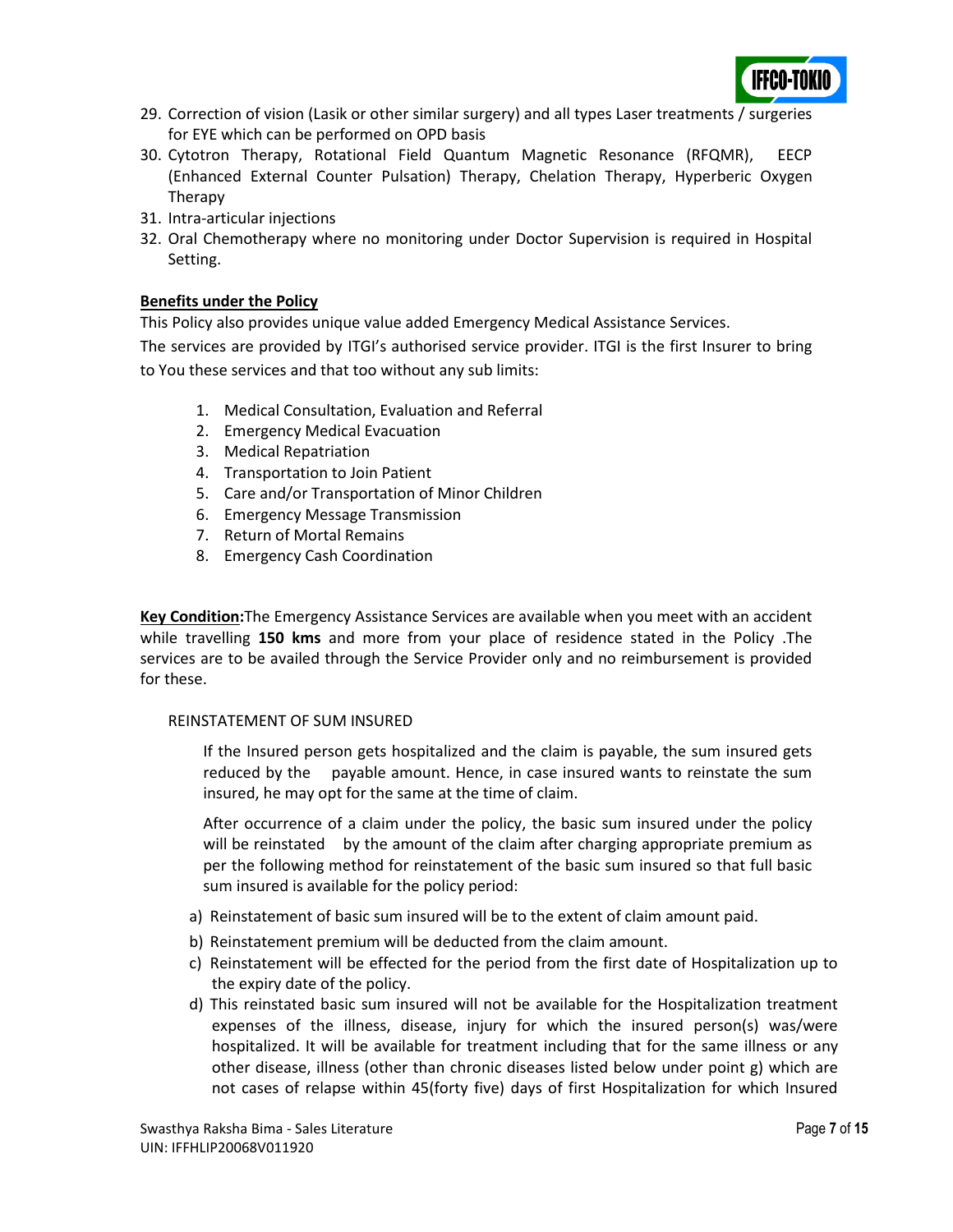

person(s) was/were hospitalised. Further even in the first Hospitalization period, if the insured person(s) sustain any injury or contract(s) any disease other than injury, disease for which he/she was hospitalised, then the reinstated basic sum insured will be available for payment of claim for subsequent disease/injury/illness which insured person(s) has/have sustained whilst being in the hospital for the other disease/injury.

- e) Though the basic sum insured will be reinstated as soon as Hospitalization of the insured person(s) take place, the premium for the same shall be recovered from the claim settlement amount.
- f) Premium will be computed on pro-rata on the proportion of claimed amount to basic sum insured and the annual premium as per the following calculation:



- g) The reinstated basic sum insured will not be available for the following chronic disease where the initial claim under the same policy period has been lodged for:
	- (i) Cancer of specified severity
	- (ii) Coma of Specified Severity
	- (iii) End Stage Liver Disease
	- (iv) Kidney Failure Requiring Regular Dialysis
	- (v) Major Injuries
	- (vi) Major Organ /Bone Marrow Transplant
	- (vii) Multiple Sclerosis with Persisting Symptoms
	- (viii) Open Chest CABG
	- (ix) Third Degree Burns
	- (x) Stroke Resulting in Permanent Symptoms
- i) The reinstatement of sum insured will not be available for Domiciliary Hospitalization and AYUSH Hospitalization.

#### **Additional Advantages**

- Income Tax benefits under Section 80D. [Click here](http://www.icicilombard.com/app/ilom-en/PersonalProducts/Health/floater.aspx) to know more about Tax Benefit
- Hassle free claims procedure
- Cashless claim facility available at over 4000 network hospitals across India. The list of network hosptials is dynamic and hence may change from time to time. We suggest you to please check our website www.iffcotokio.co.in or contact our call centre/ nearest office for updated list of such hospitals before admission.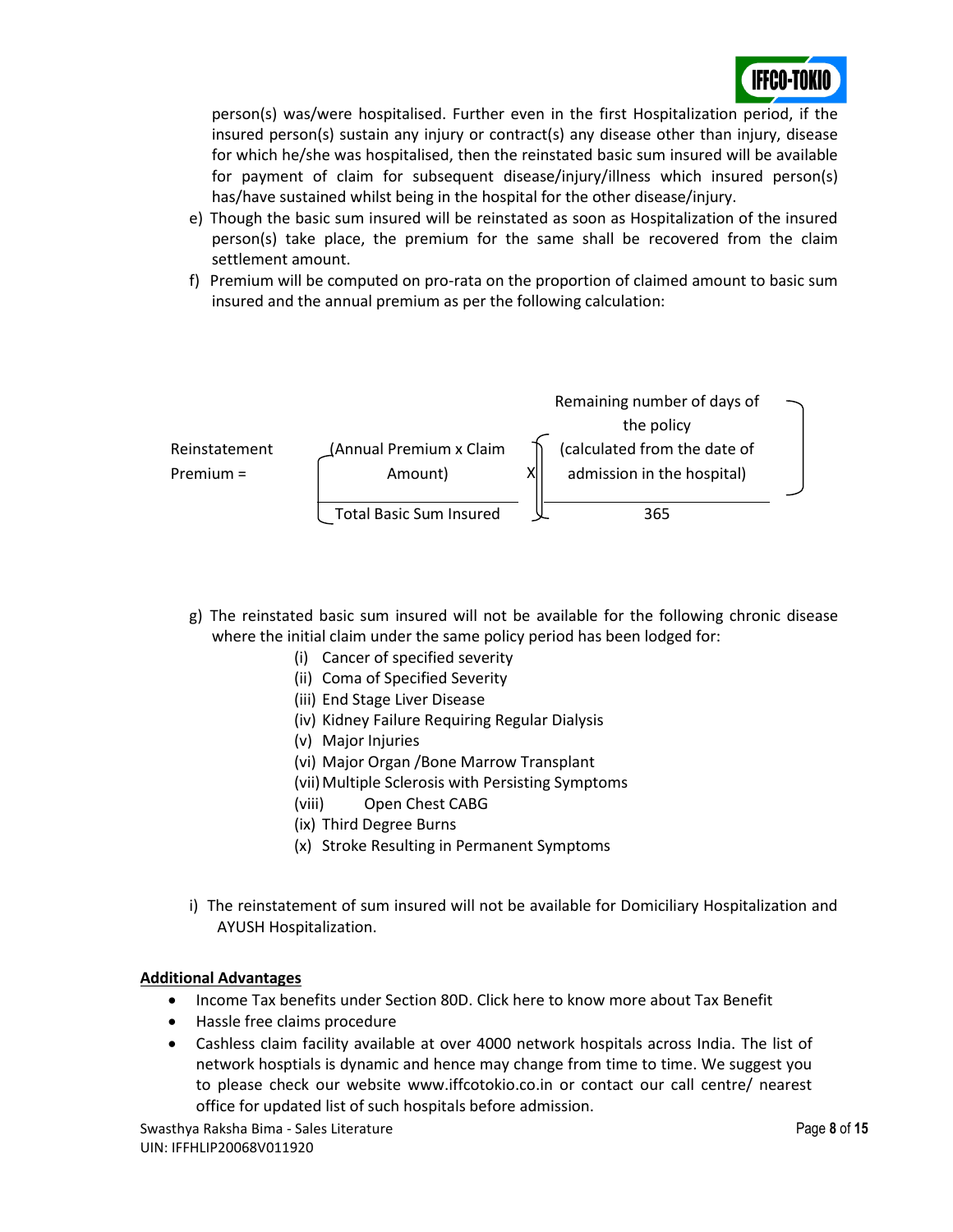

#### **Premium and Sum Insured**

The premium is dependent on the highest age of the member of the Family and on the number of insured person viz. Proposer and spouse, Proposer, spouse and dependent children.

#### **Please note**

- $\triangleright$  Hospitalization should be for a minimum period of 24 hours except for specific treatments such as eye surgery, lithotripsy, tonsillectomy and listed Day Care Surgeries.
- $\triangleright$  Section 80 D benefit under Income Tax Act is available on the total premium (basic cover+optional cover) paid by cheque for self and family (consisting of self, spouse, dependent children).
- $\triangleright$  There is a sub-limit under the Policy for room rent. ICU charges, Domiciliary Hospitalization where expenses of treatment at home is reimbursed under specified conditions.

#### **Renewal**

The Policy may be renewed by mutual consent every year and in such event, the renewal premium shall be paid to Us on or before the date of expiry of the Policy or of the subsequent renewal thereof. However, We shall not be bound to give notice that such renewal premium is due, provided however that if You apply for renewal and remits the requisite premium before the expiry of this Policy, renewal shall not normally refused, unless the Company has reasonable justification to do so. The Policy has to be renewed within the expiry date or within a maximum of 30 days from the expiry date, beyond which the continuity benefits will not be available and any insurance cover thereafter will be treated as fresh cover. For the purposes, We shall not be liable to pay claim occurring during the period of break in insurance.

#### **Increase in Sum Insured:**

If You renew with Us or transfer from any other Insurer and increase the Sum Insured, then the waiting periods mentioned under Exclusion numbers 1, 2,3 and 4 shall apply fresh for the enhanced Sum Insured.

#### **Portability**

1. The Portability of health insurance policies shall be governed by the Health Insurance Regulation, 2016 dated 12th July, 2016. For more information, please refer to the page no.41 on the following URL of the IRDA website:

https://www.irdai.gov.in/ADMINCMS/cms/frmGeneral\_Layout.aspx?page=PageNo2908&flag  $=1$ 

a. Portability shall be granted only to the Insured Person/s who is/are presently covered and were continuously covered without any lapses under any other similar health insurance plan with an Indian Non-life/Health insurer in the past.

b. In case portability is granted by us the proviso's regarding the waiting periods specified under Exclusion Nos 1,2,3 and 4 of the Policy stand modified as under in respect of such insured persons granted with portability.

I. The waiting periods shall be reduced by the number of continuous preceding years of coverage of the Insured Person under the previous health insurance policy/Policies; AND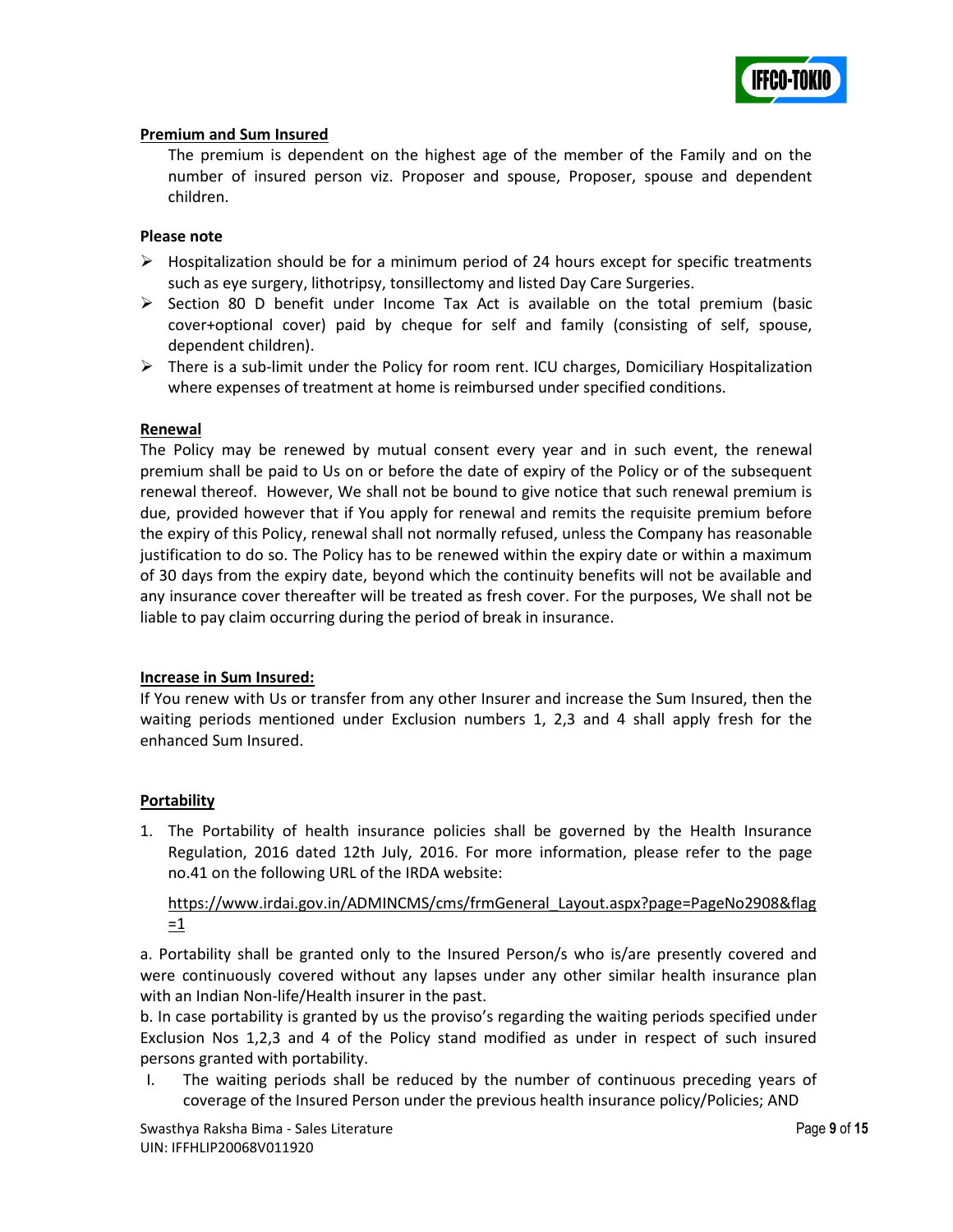

- II. If the proposed Sum Insured for a proposed Insured Person is more than the Sum Insured applicable under the previous health insurance policy, then the reduced waiting period shall apply only to the extent of the Sum Insured under the previous health insurance policy.
- III. The reduction in the waiting period specified above shall be only if We have received the database and claim history from the previous Indian insurance company;
- IV. We shall consider only completed years of coverage for waiver of waiting periods. Policy extensions if any sought during or for the purpose of porting insurance policy shall not be considered for waiting period waiver

#### **Free Lookup Period**

- a. You will be allowed a period of at least 15 (fifteen) days from the date of receipt of the policy to review the terms and conditions of the policy and to return the same if not acceptable stating the reasons therein for doing so.
- b. If you have not made any claim during the free look period, then you shall be entitled to:
	- i. A refund of the premium paid less any expenses incurred by us on medical examination of the insured persons and the stamp duty charges or;
	- ii. Where the risk has already commenced and the option of return of the policy is exercised by you, a deduction towards the proportionate risk premium for period on cover less any expenses incurred by us on medical examination of the insured persons and the stamp duty charges or;
	- iii. Where only a part of the risk has commenced, such proportionate risk premium commensurate with the risk covered during such period less any expenses incurred by us on medical examination of the insured persons and the stamp duty charges

# **Cancellation**

i. We may cancel the policy on grounds of fraud, moral hazard or misrepresentation or non‐cooperation by the insured, by sending a 30 (thirty) days' notice by registered post to your last known address. You will then be entitled, except in case of fraud or illegality on your part, to a pro-rata refund of premium for unexpired period of this policy in respect of such insured person(s) in respect for whom no claim has arisen. The refund of the premium shall be given by the following formula:

$$
R=\frac{(365-n)}{365}*P
$$

where,

- n = Total number of days of policy in force
- P = Premium paid by the insured
- $R =$  Refund on the policy
- ii. You may cancel the policy by sending written notice to us under registered post. We will then allow a refund on following scale, except for those insured person(s) for whom claim has been preferred on us under the current policy: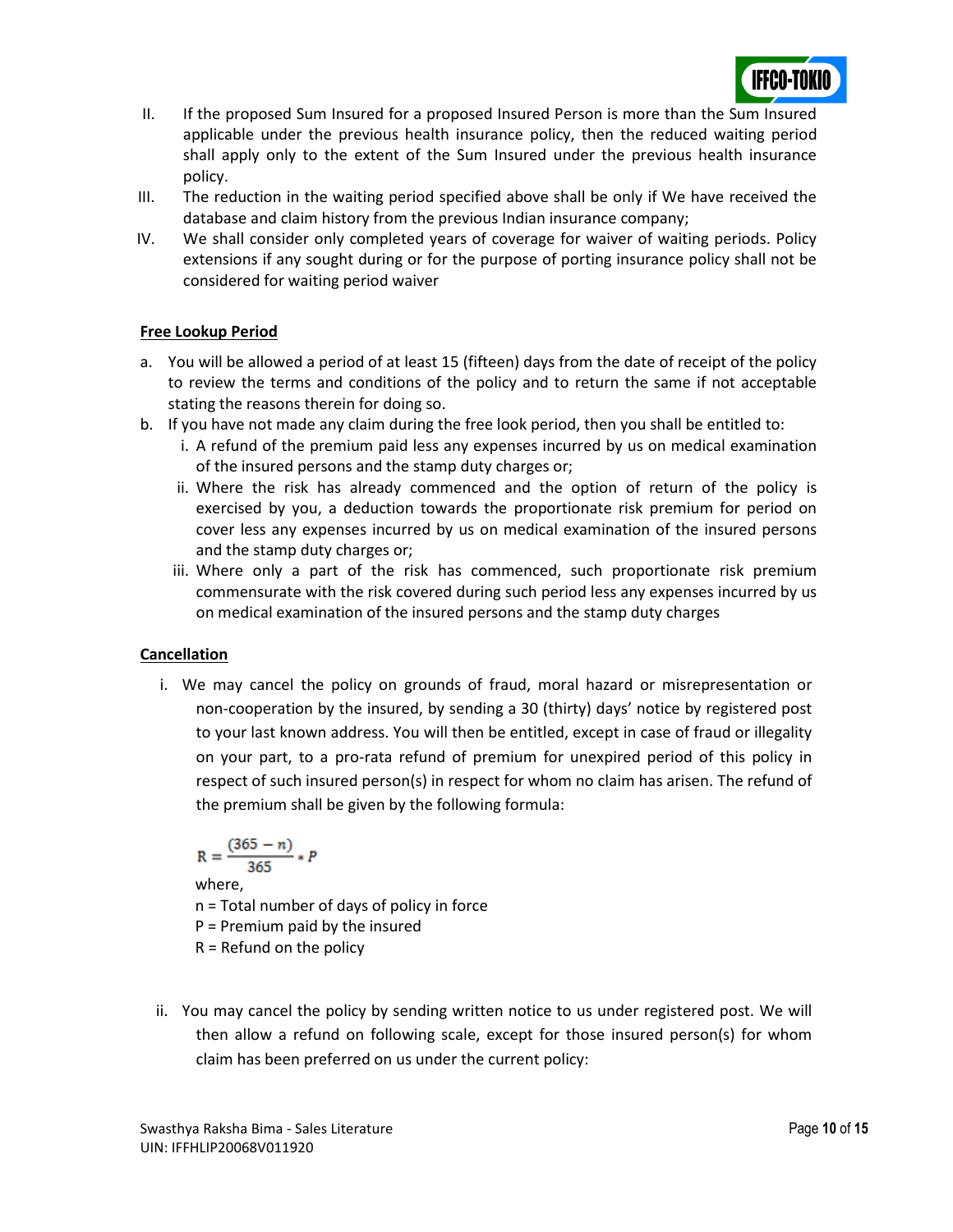

| Period of cover up to    | Refund of annual premium rate (%) |
|--------------------------|-----------------------------------|
| 1 (one)month             | 75% (seventy five percent)        |
| 3 (three) months         | 50% (fifty percent)               |
| 6 (six) months           | 25% (twenty five percent)         |
| Exceeding 6 (six) months | Nil                               |

#### **Alteration of Policy Conditions**

The policy terms and conditions may undergo alteration as per the IRDA Health Regulation. However, the same shall be duly notified to you at least three months prior to the date when such alteration or revision comes into effect by registered post at your last declared correspondence address. The timeliness for revision in terms and rates shall be as per the IRDA Health Regulation.

#### **Withdrawal of Policy**

A product may be withdrawn with the prior approval of the Authority and information of withdrawal shall be given to you in advance as per the IRDA guidelines with details of options provided by us. If we do not receive your response on the intimation of withdrawal, the existing product shall be withdrawn on the renewal date and you shall have to take a new policy available with us, subject to portability conditions

#### **Fraud**

If a claim is fraudulent in any respect or supported by any fraudulent statement with or without your knowledge or that of the insured person(s), all benefit(s) under this policy shall be forfeited.

#### **Discounts**

#### 1) **Discount for employees covered under the Group Mediclaim Policy**

 All the employees covered under the Group Mediclaim Policy insured with IFFCO TOKIO will be eligible for discount as per below mentioned slabs –

| Sum Insured opted under<br>Swasthya Raksha Bima | <b>Discount</b>   |
|-------------------------------------------------|-------------------|
| Rs.4 (Four) lakh and above                      | 10% (ten percent) |

- 2) 10% (ten percent) discount in policy premium for all customers holding any other insurance policy of IFFCO TOKIO.
- 3) 20% (twenty percent) discount for all employees of IFFCO TOKIO.
- 4) 10% (ten percent) discount in policy premium is permitted for all customers who buy policy directly through IFFCO-TOKIO website.

#### **Documents required for settlement of claims:**

#### Claim Form

Discharge Summary, Bills and Receipt of Hospital/Nursing Home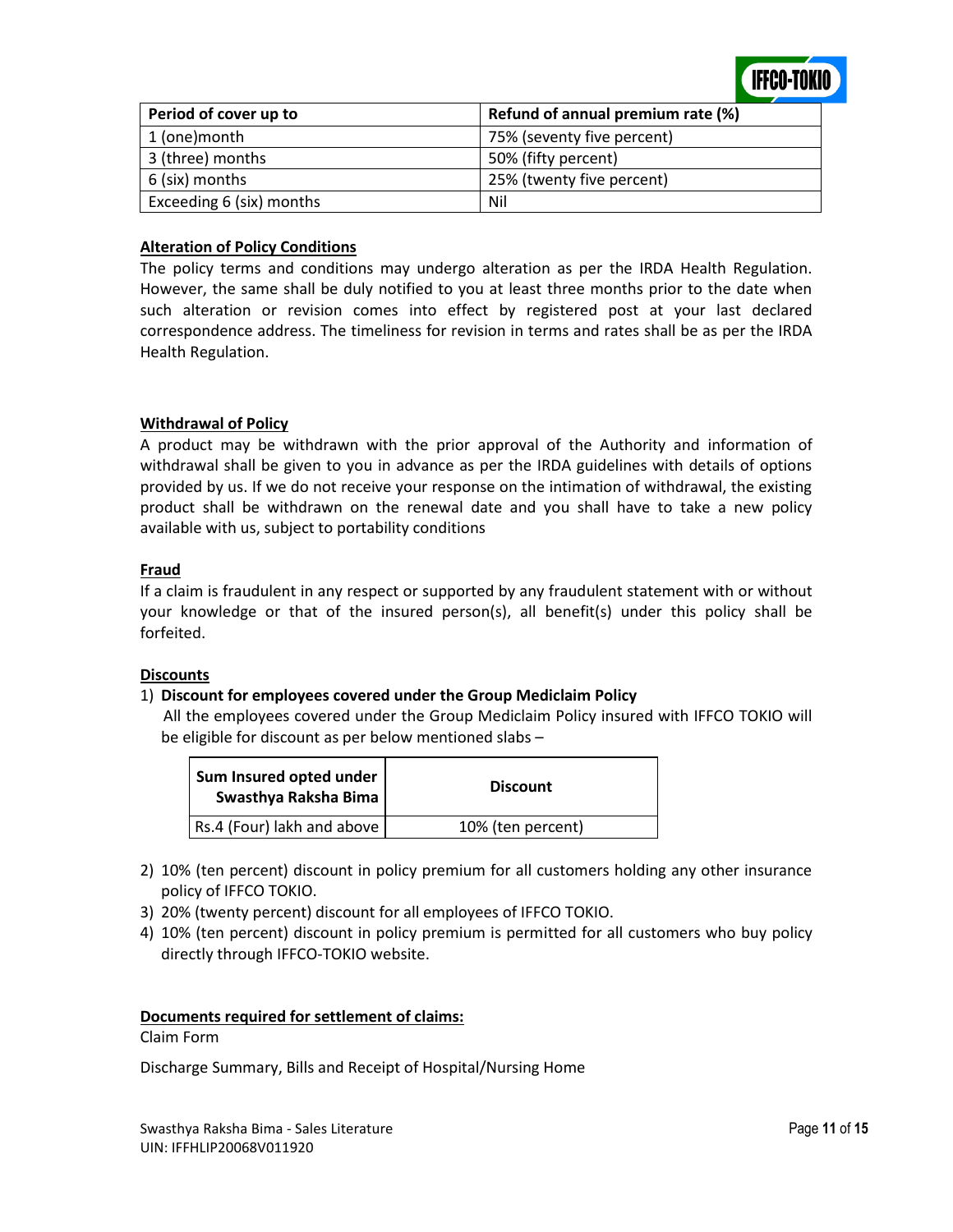

Attending Doctor's Report and Bills as well as cash memos of medicines and pathological tests duly supported by proper prescription.

F.I.R, Post Mortem Report, Final Investigation Report etc. in case of an accident.

### *This brochure provides only the salient features and for details kindly refer to the complete Policy wordings.*

#### **Premium applicable**

Premium applicable will be based on the Highest age of the Insured Person, Number of members of family proposed (maximum 5) and Sum Insured selected.

#### 1. PREMIUM TABLE:

#### **Amount in Rs**

#### **2 ADULTS, 2 CHILDREN**

| Sum Insured/<br><b>Age Group</b> | $0 - 25$ | $26 - 35$ | $36 - 45$ | $46 - 55$ | 56-60  | 61-65  | 66-70  | $71 - 75$ | 76-80  |
|----------------------------------|----------|-----------|-----------|-----------|--------|--------|--------|-----------|--------|
| 100000                           | 2,590    | 2,952     | 3,836     | 4,984     | 7,278  | 10,370 | 12,609 | 16,169    | 20,696 |
| 200000                           | 4,390    | 5.004     | 6.502     | 8.447     | 12.336 | 17.577 | 21,371 | 27.404    | 35,077 |
| 300000                           | 5,177    | 5,902     | 7.668     | 9,962     | 14,548 | 20.729 | 25,203 | 32,318    | 41,367 |
| 400000                           | 5,817    | 6,630     | 8.614     | 11,192    | 16,345 | 23.288 | 28,315 | 36,309    | 46,476 |
| 500000                           | 6,125    | 6,982     | 9,071     | 11,786    | 17,211 | 24,523 | 29,816 | 38,234    | 48,940 |

**1 ADULT , 1 CHILD**

| Sum Insured/<br><b>Age Group</b> | $0 - 25$ | $26 - 35$ | $36 - 45$ | 46-55 | 56-60  | 61-65  | 66-70  | $71 - 75$ | 76-80  |
|----------------------------------|----------|-----------|-----------|-------|--------|--------|--------|-----------|--------|
| 100000                           | 1,813    | 2,067     | 2,685     | 3,489 | 5,095  | 7,259  | 8,826  | 11,318    | 14,487 |
| 200000                           | 3,073    | 3,503     | 4,551     | 5,913 | 8,635  | 12.304 | 14,959 | 19,183    | 24,554 |
| 300000                           | 3,624    | 4.131     | 5.367     | 6.974 | 10,184 | 14.510 | 17.642 | 22.623    | 28,957 |
| 400000                           | 4.072    | 4.641     | 6.030     | 7,835 | 11,441 | 16,302 | 19,820 | 25,416    | 32,533 |
| 500000                           | 4,288    | 4,887     | 6,350     | 8,250 | 12,048 | 17,166 | 20,871 | 26,764    | 34,258 |

**1 ADULT , 2**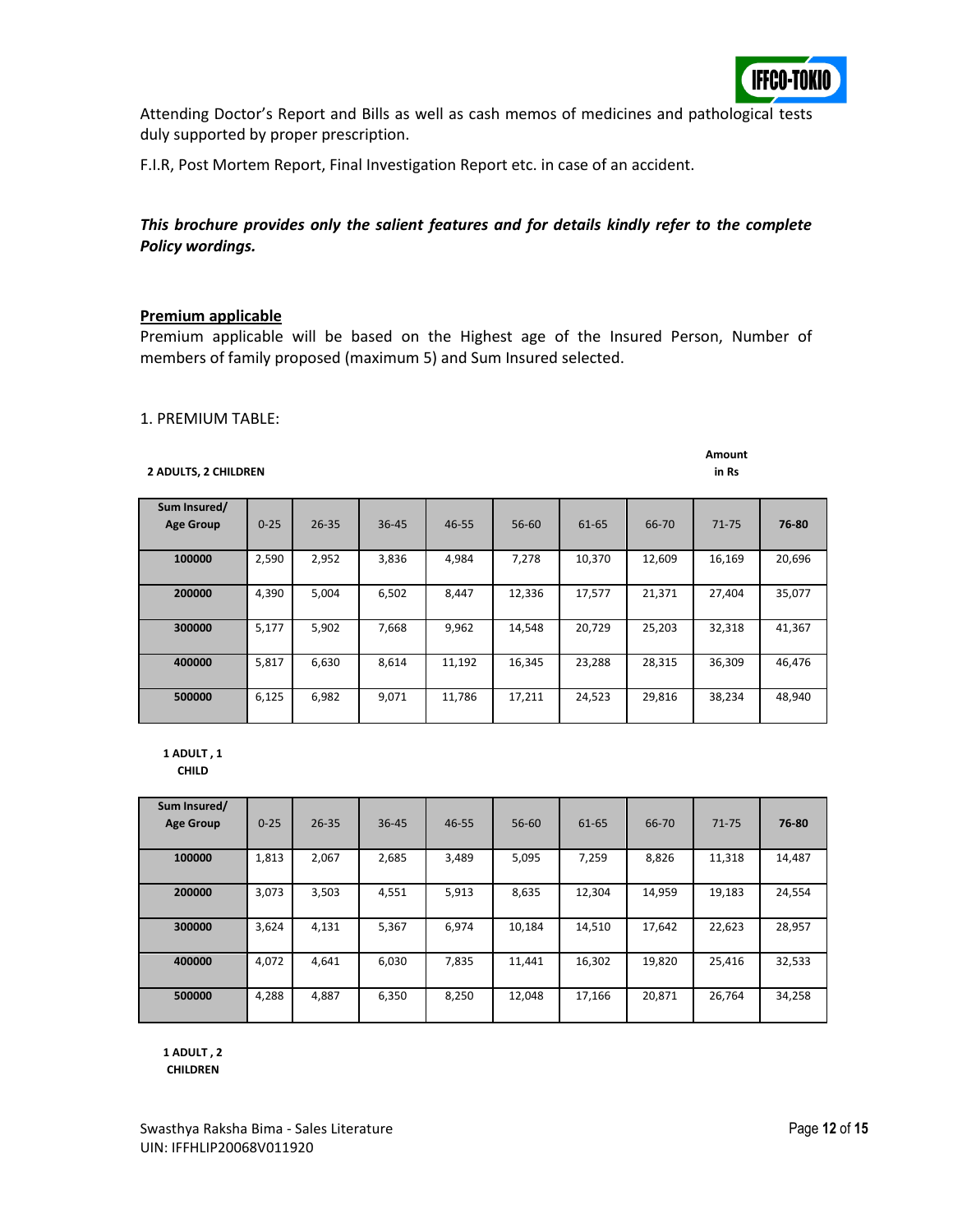# **IFFCO-TOKIO**

| Sum Insured/<br><b>Age Group</b> | $0 - 25$ | $26 - 35$ | $36 - 45$ | $46 - 55$ | $56 - 60$ | 61-65  | 66-70  | $71 - 75$ | 76-80  |
|----------------------------------|----------|-----------|-----------|-----------|-----------|--------|--------|-----------|--------|
| 100000                           | 2,072    | 2,362     | 3,069     | 3,987     | 5,823     | 8,296  | 10,087 | 12,935    | 16,557 |
| 200000                           | 3,512    | 4,003     | 5,201     | 6,758     | 9,869     | 14,061 | 17,097 | 21,923    | 28,062 |
| 300000                           | 4.142    | 4,721     | 6,134     | 7.970     | 11,639    | 16,583 | 20,162 | 25,855    | 33,094 |
| 400000                           | 4,653    | 5,304     | 6,892     | 8,954     | 13.076    | 18,631 | 22,652 | 29.047    | 37,181 |
| 500000                           | 4,900    | 5,585     | 7.257     | 9,429     | 13.769    | 19,618 | 23,853 | 30,587    | 39,152 |

#### **1 ADULT , 3 CHILDREN**

| Sum Insured/<br><b>Age Group</b> | $0 - 25$ | $26 - 35$ | 36-45 | 46-55  | 56-60  | 61-65  | 66-70  | $71 - 75$ | 76-80  |
|----------------------------------|----------|-----------|-------|--------|--------|--------|--------|-----------|--------|
| 100000                           | 2,331    | 2,657     | 3,452 | 4,486  | 6,551  | 9,333  | 11,348 | 14,552    | 18,626 |
| 200000                           | 3,951    | 4,504     | 5,852 | 7,603  | 11,103 | 15,819 | 19,234 | 24,664    | 31,570 |
| 300000                           | 4,660    | 5,311     | 6.901 | 8,966  | 13,093 | 18,656 | 22,683 | 29,087    | 37,231 |
| 400000                           | 5,235    | 5,967     | 7,753 | 10,073 | 14,710 | 20,960 | 25,483 | 32,678    | 41,828 |
| 500000                           | 5,513    | 6,284     | 8,164 | 10,607 | 15,490 | 22,071 | 26,834 | 34,411    | 44,046 |

#### **2 ADULTS**

| Sum Insured/     |          |           |       |           |        |        |        |           |        |
|------------------|----------|-----------|-------|-----------|--------|--------|--------|-----------|--------|
| <b>Age Group</b> | $0 - 25$ | $26 - 35$ | 36-45 | $46 - 55$ | 56-60  | 61-65  | 66-70  | $71 - 75$ | 76-80  |
|                  |          |           |       |           |        |        |        |           |        |
| 100000           | 2,072    | 2,362     | 3,069 | 3,987     | 5,823  | 8,296  | 10,087 | 12,935    | 16,557 |
| 200000           | 3,512    | 4,003     | 5,201 | 6,758     | 9,869  | 14.061 | 17,097 | 21,923    | 28,062 |
| 300000           | 4,142    | 4,721     | 6,134 | 7,970     | 11,639 | 16,583 | 20,162 | 25,855    | 33,094 |
| 400000           | 4,653    | 5,304     | 6,892 | 8.954     | 13.076 | 18.631 | 22,652 | 29,047    | 37,181 |
| 500000           | 4.900    | 5,585     | 7.257 | 9,429     | 13.769 | 19,618 | 23,853 | 30,587    | 39,152 |

**2 ADULTS , 1 CHILD**

| Sum Insured/<br><b>Age Group</b> | $0 - 25$ | $26 - 35$ | $36 - 45$ | 46-55 | $56 - 60$ | 61-65 | 66-70  | 71-75  | 76-80  |
|----------------------------------|----------|-----------|-----------|-------|-----------|-------|--------|--------|--------|
| 100000                           | 2,331    | 2,657     | 3,452     | 4,486 | 6,551     | 9,333 | 11,348 | 14,552 | 18,626 |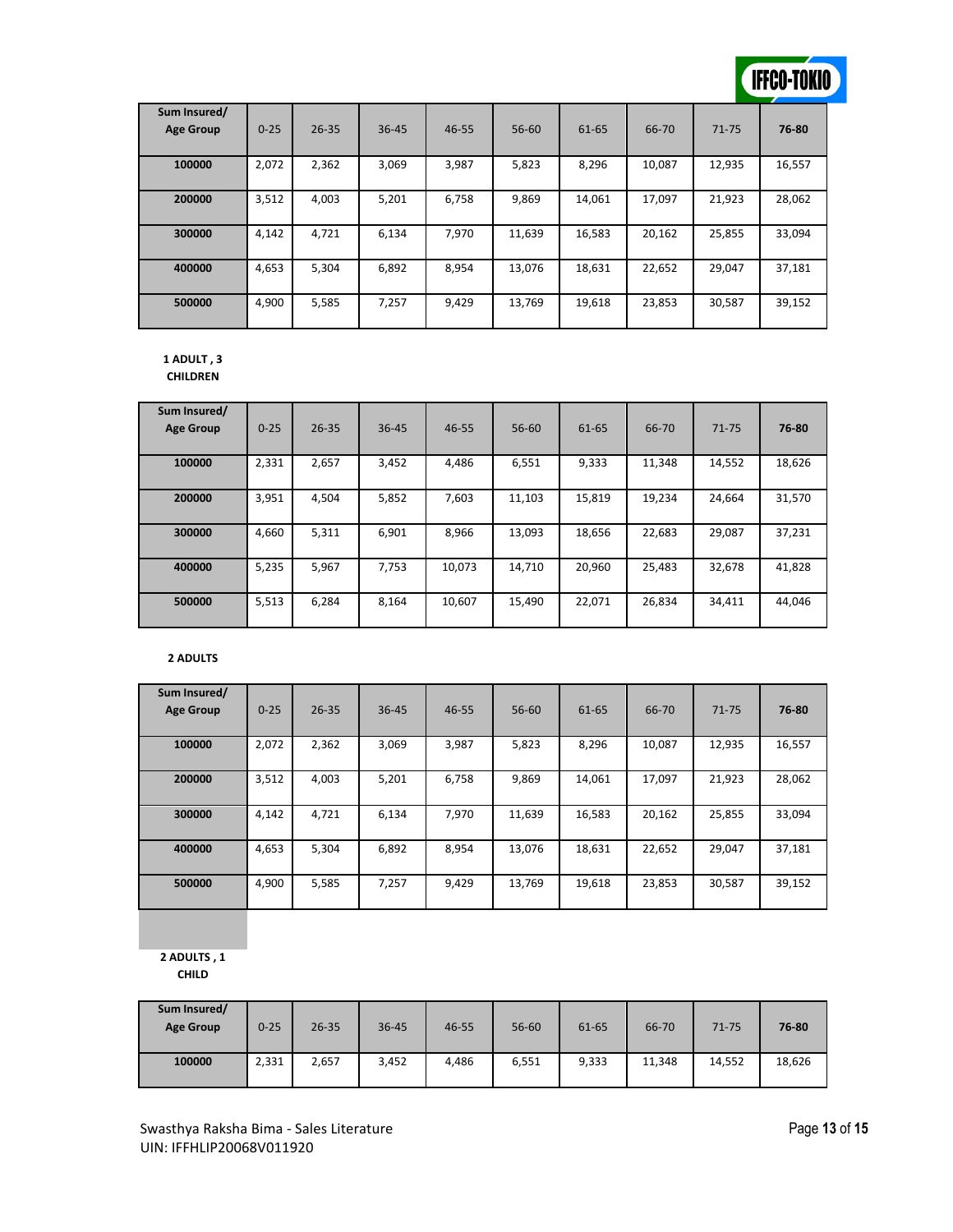

| 200000 | 3,951 | 4,504 | 5,852 | 7,603  | 11,103 | 15,819 | 19,234 | 24,664 | 31,570 |
|--------|-------|-------|-------|--------|--------|--------|--------|--------|--------|
| 300000 | 4,660 | 5,311 | 6,901 | 8,966  | 13,093 | 18,656 | 22,683 | 29,087 | 37,231 |
| 400000 | 5,235 | 5,967 | 7,753 | 10,073 | 14,710 | 20,960 | 25,483 | 32,678 | 41,828 |
| 500000 | 5,513 | 6,284 | 8,164 | 10,607 | 15,490 | 22,071 | 26,834 | 34,411 | 44,046 |

**2 ADULTS , 3** 

**CHILDREN**

| Sum Insured/<br><b>Age Group</b> | $0 - 25$ | $26 - 35$ | 36-45 | $46 - 55$ | 56-60  | 61-65  | 66-70  | $71 - 75$ | 76-80  |
|----------------------------------|----------|-----------|-------|-----------|--------|--------|--------|-----------|--------|
| 100000                           | 2,849    | 3,248     | 4,220 | 5,482     | 8,006  | 11,407 | 13,870 | 17,785    | 22,765 |
| 200000                           | 4,829    | 5,505     | 7,152 | 9,292     | 13,570 | 19,334 | 23,508 | 30,145    | 38,585 |
| 300000                           | 5,695    | 6,492     | 8,434 | 10,959    | 16,003 | 22,802 | 27,723 | 35,550    | 45,504 |
| 400000                           | 6,398    | 7,293     | 9,476 | 12,312    | 17,979 | 25,617 | 31,146 | 39,940    | 51,123 |
| 500000                           | 6,738    | 7,680     | 9,978 | 12,964    | 18,932 | 26,975 | 32,798 | 42,058    | 53,834 |

**Note**: The above stated premium (excluding Taxes) & policy coverage's, terms & conditions as per IRDA (Health Insurance Regulations are subject to revision from time to time but chargeable/implementable only at the time of renewal.

*This brochure provides only the salient features and for details kindly refers to the complete Policy wordings. For enquires kindly contact our nearest Bima Kendra LSC, SBU or Dial Toll Free No. 1800-103-5499 / 1800-345-3303 or visit our website www.iffcotokio.co.in*